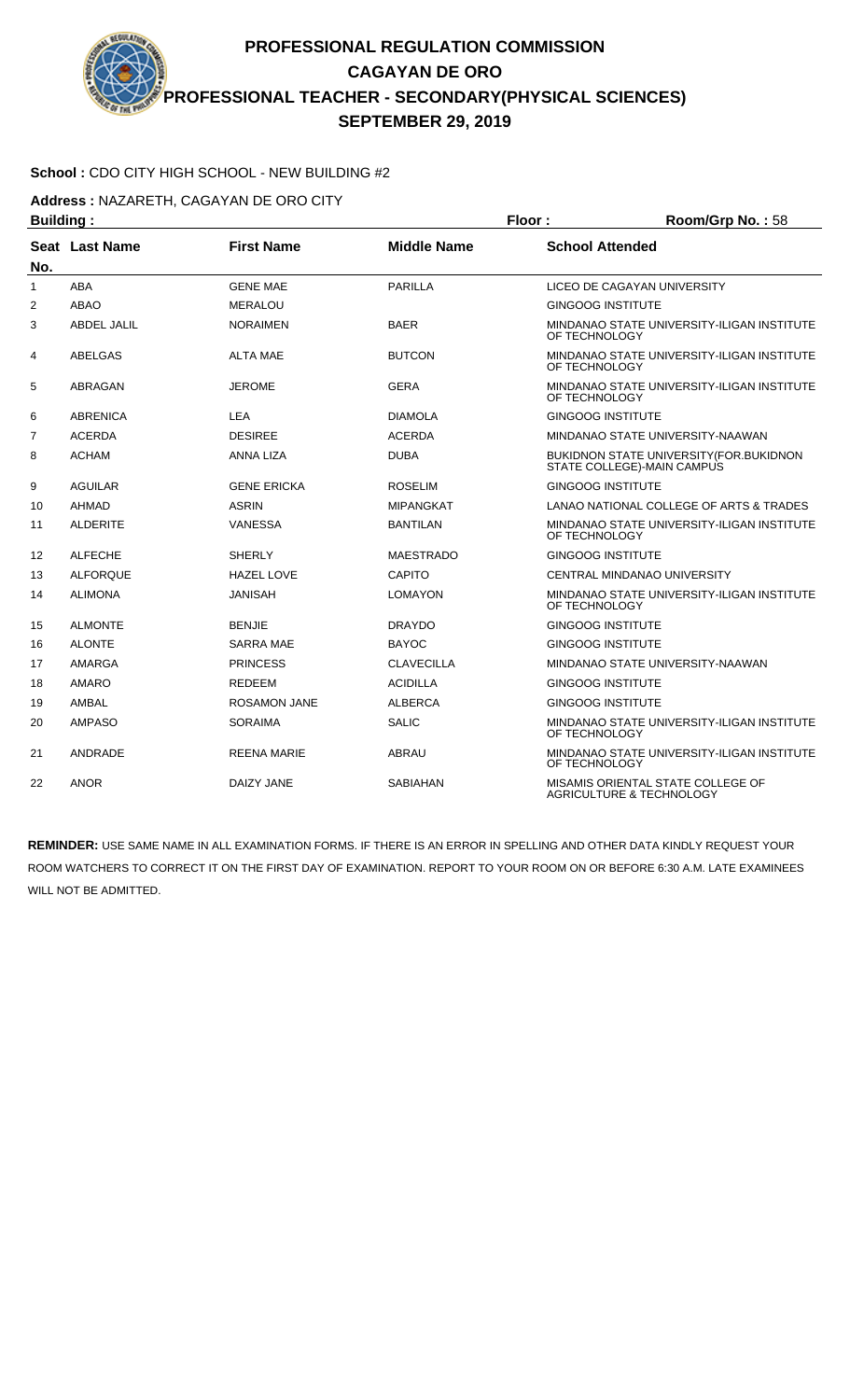

**Address :** NAZARETH, CAGAYAN DE ORO CITY

| <b>Building:</b> |                       |                      | Floor:             | Room/Grp No.: 59                                                     |                                            |
|------------------|-----------------------|----------------------|--------------------|----------------------------------------------------------------------|--------------------------------------------|
| No.              | <b>Seat Last Name</b> | <b>First Name</b>    | <b>Middle Name</b> | <b>School Attended</b>                                               |                                            |
| 1                | <b>ARBOLONIO</b>      | <b>STEFANNY</b>      | <b>MAYORCA</b>     |                                                                      | CENTRAL MINDANAO UNIVERSITY                |
| 2                | <b>ARCILLA</b>        | <b>CRISTENE MAE</b>  | <b>ELLEVERA</b>    | <b>GINGOOG INSTITUTE</b>                                             |                                            |
| 3                | <b>ARQUITA</b>        | <b>LOU CELESTINE</b> | <b>SANTOS</b>      | OF TECHNOLOGY                                                        | MINDANAO STATE UNIVERSITY-ILIGAN INSTITUTE |
| 4                | <b>ARTADI</b>         | <b>EARL MAE</b>      | <b>DAWIS</b>       | TECHNOLOGY-CDO                                                       | MINDANAO UNIVERSITY OF SCIENCE &           |
| 5                | <b>ATILANO</b>        | <b>JOCELYN</b>       | <b>ASUNCION</b>    |                                                                      | CENTRAL MINDANAO UNIVERSITY                |
| 6                | <b>AUGUIS</b>         | <b>CHERIMAE</b>      | <b>AGOLITO</b>     | OF TECHNOLOGY                                                        | MINDANAO STATE UNIVERSITY-ILIGAN INSTITUTE |
| 7                | AWITIN                | <b>CHARISA</b>       | <b>BUTRON</b>      | <b>GINGOOG INSTITUTE</b>                                             |                                            |
| 8                | <b>BAAL</b>           | <b>SHAHANNE</b>      | <b>OCAY</b>        | <b>MINDANAO UNIVERSITY OF SCIENCE &amp;</b><br>TECHNOLOGY-CDO        |                                            |
| 9                | <b>BABIA</b>          | <b>JIGO</b>          | <b>ABINES</b>      | <b>MINDANAO UNIVERSITY OF SCIENCE &amp;</b><br><b>TECHNOLOGY-CDO</b> |                                            |
| 10               | <b>BACARRO</b>        | <b>KENNETH</b>       | <b>MAJADUCON</b>   | TECHNOLOGY-CDO                                                       | MINDANAO UNIVERSITY OF SCIENCE &           |
| 11               | <b>BACOR</b>          | <b>DONAMAE</b>       | <b>JAGAPE</b>      | <b>GINGOOG INSTITUTE</b>                                             |                                            |
| 12               | <b>BACOR</b>          | <b>ELEASITO</b>      | <b>ANIJAL</b>      | <b>GINGOOG INSTITUTE</b>                                             |                                            |
| 13               | <b>BACUS</b>          | <b>JENNIFER</b>      | <b>LAS PIÑAS</b>   | OF TECHNOLOGY                                                        | MINDANAO STATE UNIVERSITY-ILIGAN INSTITUTE |
| 14               | <b>BADO</b>           | <b>JELEVIE</b>       | <b>VILLAMOR</b>    | OF TECHNOLOGY                                                        | MINDANAO STATE UNIVERSITY-ILIGAN INSTITUTE |
| 15               | <b>BALAHAY</b>        | VANIZA               | <b>VALIENTE</b>    | <b>GINGOOG INSTITUTE</b>                                             |                                            |
| 16               | <b>BALISTOY</b>       | <b>DIANNE</b>        | <b>PITOC</b>       |                                                                      | CENTRAL MINDANAO UNIVERSITY                |
| 17               | <b>BALOS</b>          | <b>JAERIC</b>        | <b>KILAT</b>       | OF TECHNOLOGY                                                        | MINDANAO STATE UNIVERSITY-ILIGAN INSTITUTE |
| 18               | <b>BALURAN</b>        | <b>SHANIA MARY</b>   | <b>DATULAYTA</b>   |                                                                      | CENTRAL MINDANAO UNIVERSITY                |
| 19               | <b>BANTUG</b>         | <b>MARIAN REBECK</b> | <b>SAMPORNA</b>    | TECHNOLOGY-CDO                                                       | MINDANAO UNIVERSITY OF SCIENCE &           |
| 20               | <b>BARANGGAN</b>      | <b>MARLON</b>        | <b>SALUDES</b>     | <b>GINGOOG INSTITUTE</b>                                             |                                            |
| 21               | <b>BARBAC</b>         | <b>GILBERT</b>       | <b>DANUCO</b>      | <b>GINGOOG INSTITUTE</b>                                             |                                            |
| 22               | <b>BARIÑAN</b>        | <b>ANNA JANE</b>     | <b>BOTILLA</b>     |                                                                      | CENTRAL MINDANAO UNIVERSITY                |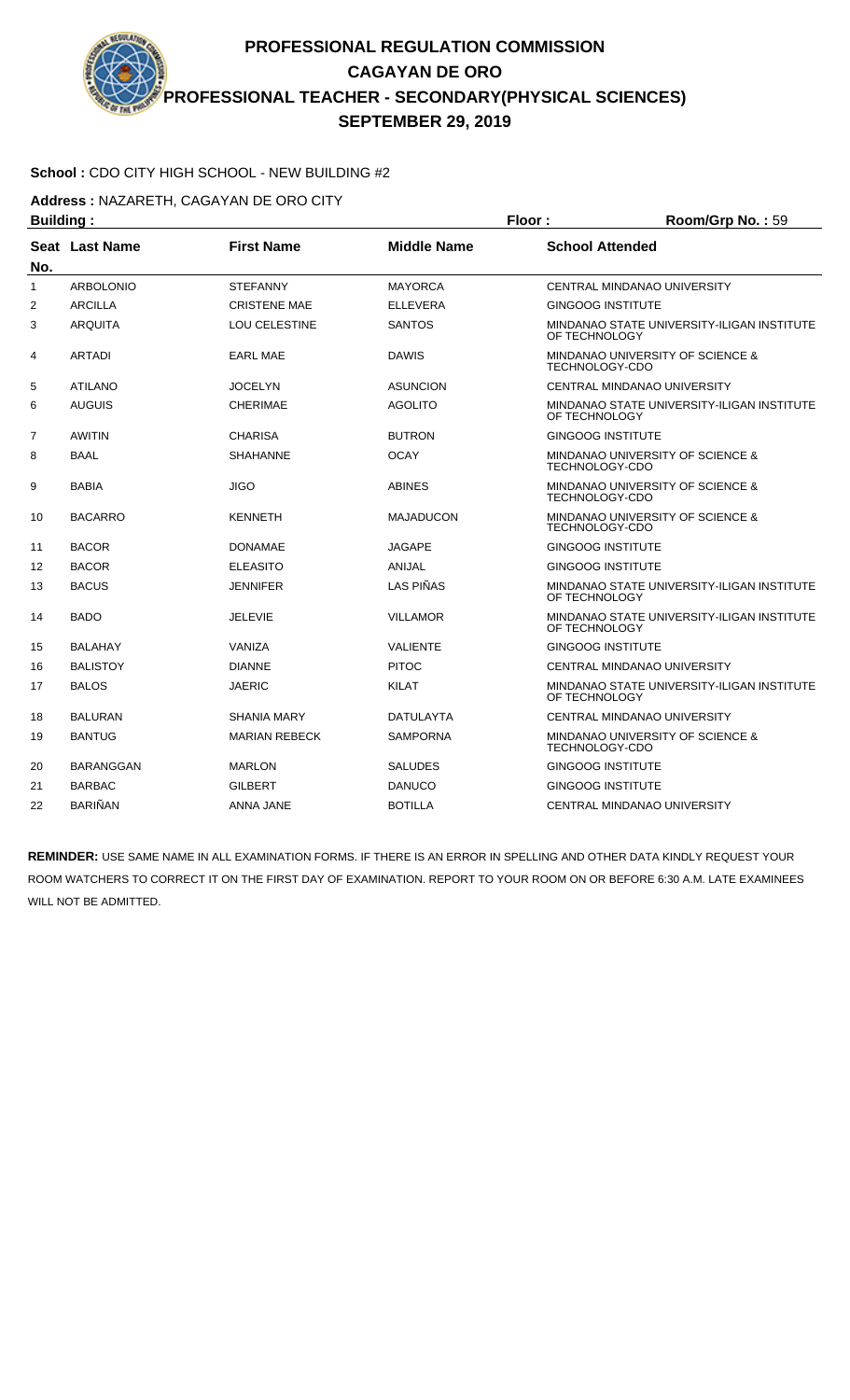### **School :** CDO CITY HIGH SCHOOL - NEW BUILDING #2

**Address :** NAZARETH, CAGAYAN DE ORO CITY

| <b>Building:</b> |                       |                        |                    | Floor:                                                      | Room/Grp No.: 60                           |  |
|------------------|-----------------------|------------------------|--------------------|-------------------------------------------------------------|--------------------------------------------|--|
| No.              | <b>Seat Last Name</b> | <b>First Name</b>      | <b>Middle Name</b> | <b>School Attended</b>                                      |                                            |  |
| $\mathbf{1}$     | <b>BATUTO</b>         | <b>GLYDEL KATE</b>     | <b>NACUA</b>       |                                                             | <b>CENTRAL MINDANAO UNIVERSITY</b>         |  |
| 2                | <b>BAZAR</b>          | <b>PINKY</b>           | <b>SANAGA</b>      |                                                             | CENTRAL MINDANAO UNIVERSITY                |  |
| 3                | <b>BESTO</b>          | <b>MARY GRACE</b>      | <b>CAGADAS</b>     |                                                             | CAMIGUIN POLYTECHNIC STATE COLLEGE         |  |
| 4                | <b>BOAQUIÑA</b>       | <b>MARER GRACE</b>     | <b>GUIBINGCAN</b>  | OF TECHNOLOGY                                               | MINDANAO STATE UNIVERSITY-ILIGAN INSTITUTE |  |
| 5                | <b>BUCO</b>           | <b>IVY MARISH</b>      | <b>SULMAYOR</b>    | OF TECHNOLOGY                                               | MINDANAO STATE UNIVERSITY-ILIGAN INSTITUTE |  |
| 6                | <b>BULADO</b>         | JUDYLEE                | <b>FUENTES</b>     | OF TECHNOLOGY                                               | MINDANAO STATE UNIVERSITY-ILIGAN INSTITUTE |  |
| $\overline{7}$   | <b>BURCELA</b>        | YHAMAE                 | <b>BELDENIZA</b>   |                                                             | MINDANAO STATE UNIVERSITY-NAAWAN           |  |
| 8                | CAAY                  | <b>NORILYN</b>         | <b>OBANOS</b>      |                                                             | MINDANAO STATE UNIVERSITY-NAAWAN           |  |
| 9                | <b>CABAHUG</b>        | <b>WARREN</b>          | <b>ORO</b>         |                                                             | CENTRAL MINDANAO UNIVERSITY                |  |
| 10               | <b>CABALLAS</b>       | JAYSON REY             | <b>TAN</b>         | MINDANAO STATE UNIVERSITY-ILIGAN INSTITUTE<br>OF TECHNOLOGY |                                            |  |
| 11               | CABALTERA             | <b>DYOSE</b>           | <b>MICUTUAN</b>    | OF TECHNOLOGY                                               | MINDANAO STATE UNIVERSITY-ILIGAN INSTITUTE |  |
| 12               | <b>CABIGON</b>        | <b>JUSTY</b>           | <b>GANIA</b>       | OF TECHNOLOGY                                               | MINDANAO STATE UNIVERSITY-ILIGAN INSTITUTE |  |
| 13               | <b>CABILLAN</b>       | <b>MARY LOLIT</b>      | <b>AGAGARING</b>   |                                                             | MINDANAO STATE UNIVERSITY-NAAWAN           |  |
| 14               | <b>CABISADA</b>       | ALLEAH NIKKA           | <b>RAMOS</b>       | OF TECHNOLOGY                                               | MINDANAO STATE UNIVERSITY-ILIGAN INSTITUTE |  |
| 15               | <b>CABITACION</b>     | <b>CHARMAINE</b>       | <b>TIMAAN</b>      | <b>GINGOOG INSTITUTE</b>                                    |                                            |  |
| 16               | <b>CABREZOS</b>       | <b>ALFONS JHON</b>     | <b>LANITON</b>     |                                                             | CENTRAL MINDANAO UNIVERSITY                |  |
| 17               | CAGAANAN              | <b>KIZZIA LORRAINE</b> | <b>ANG</b>         | OF TECHNOLOGY                                               | MINDANAO STATE UNIVERSITY-ILIGAN INSTITUTE |  |
| 18               | <b>CAILING</b>        | <b>GEMILLIZA</b>       | <b>BAÑAGASO</b>    | OF TECHNOLOGY                                               | MINDANAO STATE UNIVERSITY-ILIGAN INSTITUTE |  |
| 19               | <b>CAJETA</b>         | RUD RIO                | LAGUD              | OF TECHNOLOGY                                               | MINDANAO STATE UNIVERSITY-ILIGAN INSTITUTE |  |
| 20               | <b>CALONGE</b>        | ALYSSA RENEE           | <b>LAGUA</b>       |                                                             | <b>CENTRAL MINDANAO UNIVERSITY</b>         |  |
| 21               | CANDELANZA            | <b>VIA JANE</b>        | <b>VILLARAGO</b>   | OF TECHNOLOGY                                               | MINDANAO STATE UNIVERSITY-ILIGAN INSTITUTE |  |
| 22               | <b>CAPADISO</b>       | <b>RUBY JANE</b>       | <b>SALVO</b>       | OF TECHNOLOGY                                               | MINDANAO STATE UNIVERSITY-ILIGAN INSTITUTE |  |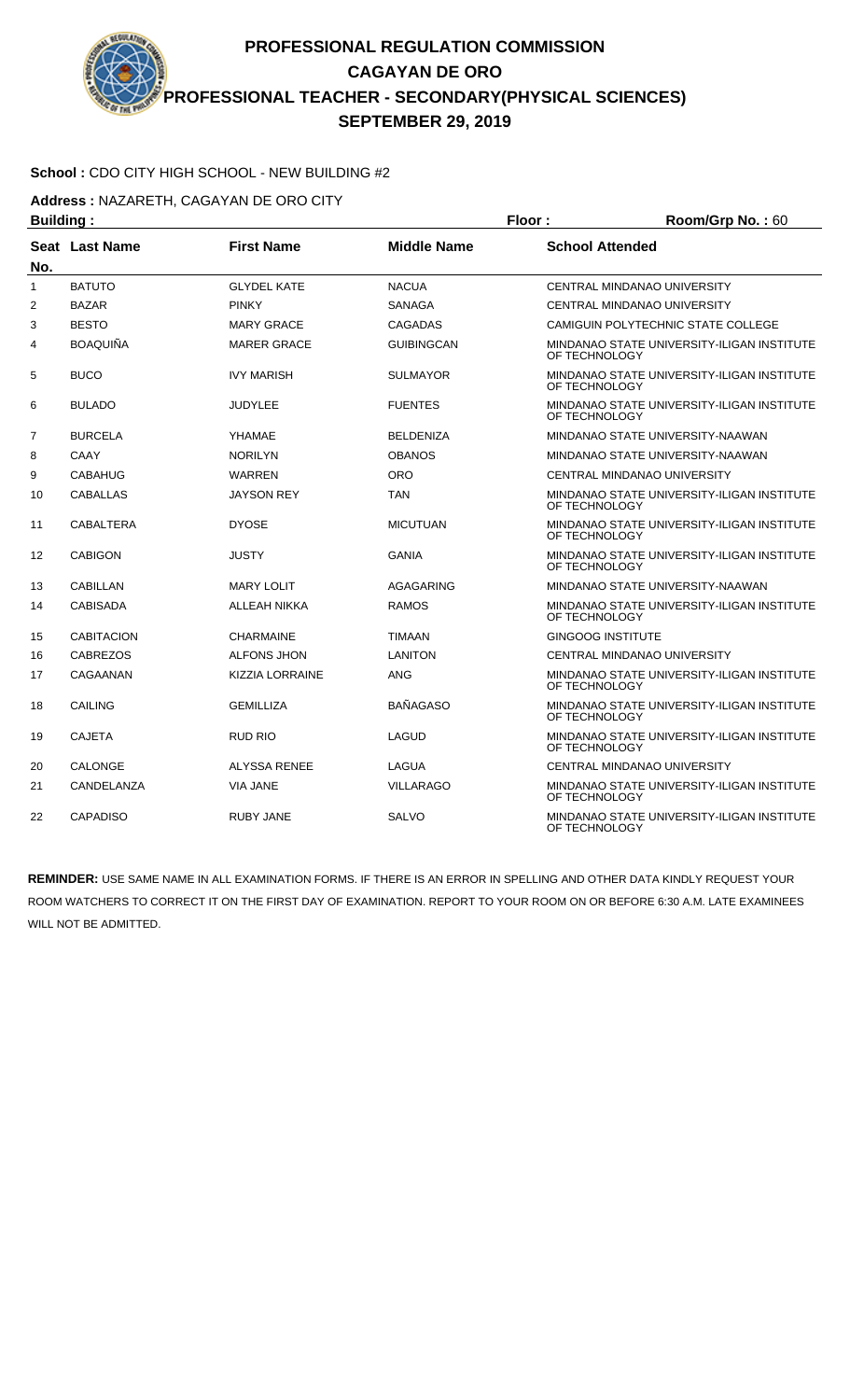## **School :** CDO CITY HIGH SCHOOL - NEW BUILDING #2

**Address :** NAZARETH, CAGAYAN DE ORO CITY

| <b>Building:</b> |                    |                      |                    | Floor:                                             | Room/Grp No.: 61                           |  |
|------------------|--------------------|----------------------|--------------------|----------------------------------------------------|--------------------------------------------|--|
| No.              | Seat Last Name     | <b>First Name</b>    | <b>Middle Name</b> | <b>School Attended</b>                             |                                            |  |
| $\mathbf{1}$     | CASAN              | <b>NORHANAH</b>      | <b>COMARADANG</b>  | OF TECHNOLOGY                                      | MINDANAO STATE UNIVERSITY-ILIGAN INSTITUTE |  |
| 2                | <b>CASTILLO</b>    | <b>RESALIE</b>       | <b>BALAGA</b>      |                                                    | CENTRAL MINDANAO UNIVERSITY                |  |
| 3                | <b>CATIAN</b>      | <b>JESSICA</b>       | <b>DAA</b>         | TECHNOLOGY-CDO                                     | MINDANAO UNIVERSITY OF SCIENCE &           |  |
| 4                | <b>CATOTO</b>      | <b>KARA ELLA</b>     | <b>CORPORAL</b>    | OF TECHNOLOGY                                      | MINDANAO STATE UNIVERSITY-ILIGAN INSTITUTE |  |
| 5                | <b>CAURONG</b>     | <b>KLENT RICHARD</b> |                    |                                                    | LICEO DE CAGAYAN UNIVERSITY                |  |
| 6                | <b>CAYUNA</b>      | <b>ESRAEL</b>        | <b>ABUHAN</b>      | <b>GINGOOG INSTITUTE</b>                           |                                            |  |
| 7                | <b>CELLERO</b>     | <b>DARLYN</b>        | <b>PACULBA</b>     |                                                    | MINDANAO STATE UNIVERSITY-NAAWAN           |  |
| 8                | <b>COMENDADOR</b>  | ARIEL                | <b>HALANG</b>      | MINDANAO UNIVERSITY OF SCIENCE &<br>TECHNOLOGY-CDO |                                            |  |
| 9                | COYOCA             | JANNAH               | <b>OTERO</b>       |                                                    | CENTRAL MINDANAO UNIVERSITY                |  |
| 10               | <b>CUBILLAN</b>    | <b>QUEENIELEE</b>    | <b>MADERAL</b>     |                                                    | MINDANAO STATE UNIVERSITY-NAAWAN           |  |
| 11               | <b>CUYNO</b>       | <b>CINDY</b>         | <b>INTES</b>       |                                                    | CENTRAL MINDANAO UNIVERSITY                |  |
| 12               | <b>DAIG</b>        | <b>LERNA</b>         | <b>TAGA-AMO</b>    |                                                    | CENTRAL MINDANAO UNIVERSITY                |  |
| 13               | <b>DAKE</b>        | <b>NAJEB</b>         | <b>MARANDANG</b>   | OF TECHNOLOGY                                      | MINDANAO STATE UNIVERSITY-ILIGAN INSTITUTE |  |
| 14               | <b>DALA</b>        | <b>KHRYSSHA MAE</b>  | <b>CAPORTE</b>     | OF TECHNOLOGY                                      | MINDANAO STATE UNIVERSITY-ILIGAN INSTITUTE |  |
| 15               | <b>DAMAYO</b>      | <b>DOMINGO JR</b>    | <b>AROT</b>        | <b>GINGOOG INSTITUTE</b>                           |                                            |  |
| 16               | <b>DAÑO</b>        | <b>AGILE</b>         | <b>MABALA</b>      | OF TECHNOLOGY                                      | MINDANAO STATE UNIVERSITY-ILIGAN INSTITUTE |  |
| 17               | <b>DANSAL</b>      | <b>AISAH</b>         | <b>BALOWA</b>      | OF TECHNOLOGY                                      | MINDANAO STATE UNIVERSITY-ILIGAN INSTITUTE |  |
| 18               | <b>DATUMOLOK</b>   | <b>NORHANIA</b>      | <b>ABOBACAR</b>    |                                                    | LICEO DE CAGAYAN UNIVERSITY                |  |
| 19               | <b>DE GRACIA</b>   | <b>ORLAND JADE</b>   | <b>GELLA</b>       |                                                    | CENTRAL MINDANAO UNIVERSITY                |  |
| 20               | <b>DECANALOGAN</b> | <b>AIZA</b>          | <b>MIPARANUM</b>   | <b>TECHNOLOGY-CDO</b>                              | MINDANAO UNIVERSITY OF SCIENCE &           |  |
| 21               | <b>DELAN</b>       | <b>DIANNE ROSE</b>   | <b>BAIT-IT</b>     | OF TECHNOLOGY                                      | MINDANAO STATE UNIVERSITY-ILIGAN INSTITUTE |  |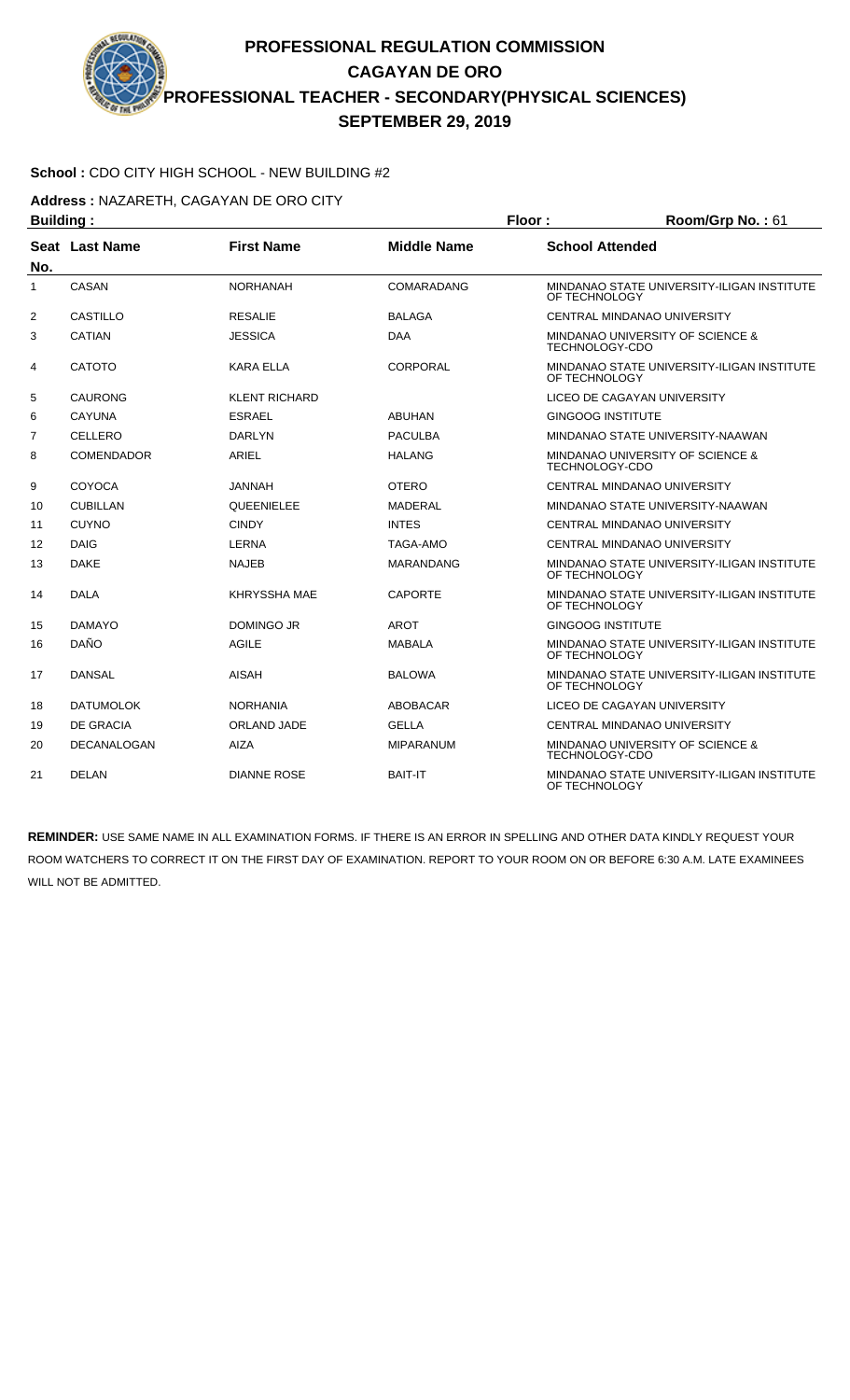## **School :** CDO CITY HIGH SCHOOL - NEW BUILDING #2

**Address :** NAZARETH, CAGAYAN DE ORO CITY

| <b>Building:</b><br>Floor: |                       |                        |                    | Room/Grp No.: 62         |                                            |
|----------------------------|-----------------------|------------------------|--------------------|--------------------------|--------------------------------------------|
| No.                        | <b>Seat Last Name</b> | <b>First Name</b>      | <b>Middle Name</b> | <b>School Attended</b>   |                                            |
| $\mathbf{1}$               | <b>DELGADO</b>        | <b>MARIAN GRACE</b>    | <b>PADRIGAO</b>    | <b>GINGOOG INSTITUTE</b> |                                            |
| $\overline{2}$             | <b>DEPASUCAT</b>      | <b>JIKKA ANTONETTE</b> | <b>SALEM</b>       | OF TECHNOLOGY            | MINDANAO STATE UNIVERSITY-ILIGAN INSTITUTE |
| 3                          | <b>DISALONGAN</b>     | <b>JUNAINA</b>         | <b>MAGO</b>        |                          | LANAO NATIONAL COLLEGE OF ARTS & TRADES    |
| 4                          | <b>DISAMBURUN</b>     | <b>NORHANIE</b>        | <b>MACAUYAG</b>    | OF TECHNOLOGY            | MINDANAO STATE UNIVERSITY-ILIGAN INSTITUTE |
| 5                          | <b>DOHILAG</b>        | SHEENA REN             | <b>GERALDIZO</b>   | OF TECHNOLOGY            | MINDANAO STATE UNIVERSITY-ILIGAN INSTITUTE |
| 6                          | <b>DOLORES</b>        | <b>DONNAH MAE</b>      | <b>NATIVIDAD</b>   |                          | <b>CENTRAL MINDANAO UNIVERSITY</b>         |
| $\overline{7}$             | <b>DUMANDAN</b>       | REIA ERIKA             | <b>BAYAWA</b>      | OF TECHNOLOGY            | MINDANAO STATE UNIVERSITY-ILIGAN INSTITUTE |
| 8                          | <b>DUQUE</b>          | <b>SIANN ALMA FE</b>   | <b>PENDANG</b>     | OF TECHNOLOGY            | MINDANAO STATE UNIVERSITY-ILIGAN INSTITUTE |
| 9                          | <b>DURAN</b>          | <b>RICKY</b>           | <b>BAKER</b>       | OF TECHNOLOGY            | MINDANAO STATE UNIVERSITY-ILIGAN INSTITUTE |
| 10                         | <b>ECHAVEZ</b>        | <b>JOHN CARL</b>       | <b>BALIQUIG</b>    | OF TECHNOLOGY            | MINDANAO STATE UNIVERSITY-ILIGAN INSTITUTE |
| 11                         | <b>EDRIS</b>          | <b>ADELAIDA</b>        | <b>AYOB</b>        |                          | MINDANAO STATE UNIVERSITY-MARAWI CITY      |
| 12                         | <b>EGUIA</b>          | <b>APRIL MAE</b>       | <b>SUYA</b>        | OF TECHNOLOGY            | MINDANAO STATE UNIVERSITY-ILIGAN INSTITUTE |
| 13                         | <b>ELLARE</b>         | <b>ARIEL</b>           | <b>ORIENDO</b>     |                          | MINDANAO STATE UNIVERSITY-MARAWI CITY      |
| 14                         | <b>ENCALLADO</b>      | <b>HISYL</b>           | <b>PASTOR</b>      |                          | CENTRAL MINDANAO UNIVERSITY                |
| 15                         | <b>ESCOBIA</b>        | <b>JUNE VICTOR</b>     | <b>GENGOS</b>      | OF TECHNOLOGY            | MINDANAO STATE UNIVERSITY-ILIGAN INSTITUTE |
| 16                         | <b>ESQUIERDO</b>      | <b>VINA MARIE</b>      | <b>RAMOS</b>       | OF TECHNOLOGY            | MINDANAO STATE UNIVERSITY-ILIGAN INSTITUTE |
| 17                         | <b>ESTANIOL</b>       | <b>RELLY JEAN</b>      | <b>SALANA</b>      |                          | CENTRAL MINDANAO UNIVERSITY                |
| 18                         | <b>ESTRABAS</b>       | <b>ANALIN</b>          | <b>RECIMIENTO</b>  | <b>GINGOOG INSTITUTE</b> |                                            |
| 19                         | <b>FABILLARAN</b>     | <b>CHERRY ANN</b>      | <b>SUAREZ</b>      | OF TECHNOLOGY            | MINDANAO STATE UNIVERSITY-ILIGAN INSTITUTE |
| 20                         | <b>FABRE</b>          | <b>ANGEL MAE</b>       | <b>JABAGAT</b>     | OF TECHNOLOGY            | MINDANAO STATE UNIVERSITY-ILIGAN INSTITUTE |
| 21                         | <b>FIGURA</b>         | <b>CHERRY</b>          | <b>RAMIREZ</b>     | OF TECHNOLOGY            | MINDANAO STATE UNIVERSITY-ILIGAN INSTITUTE |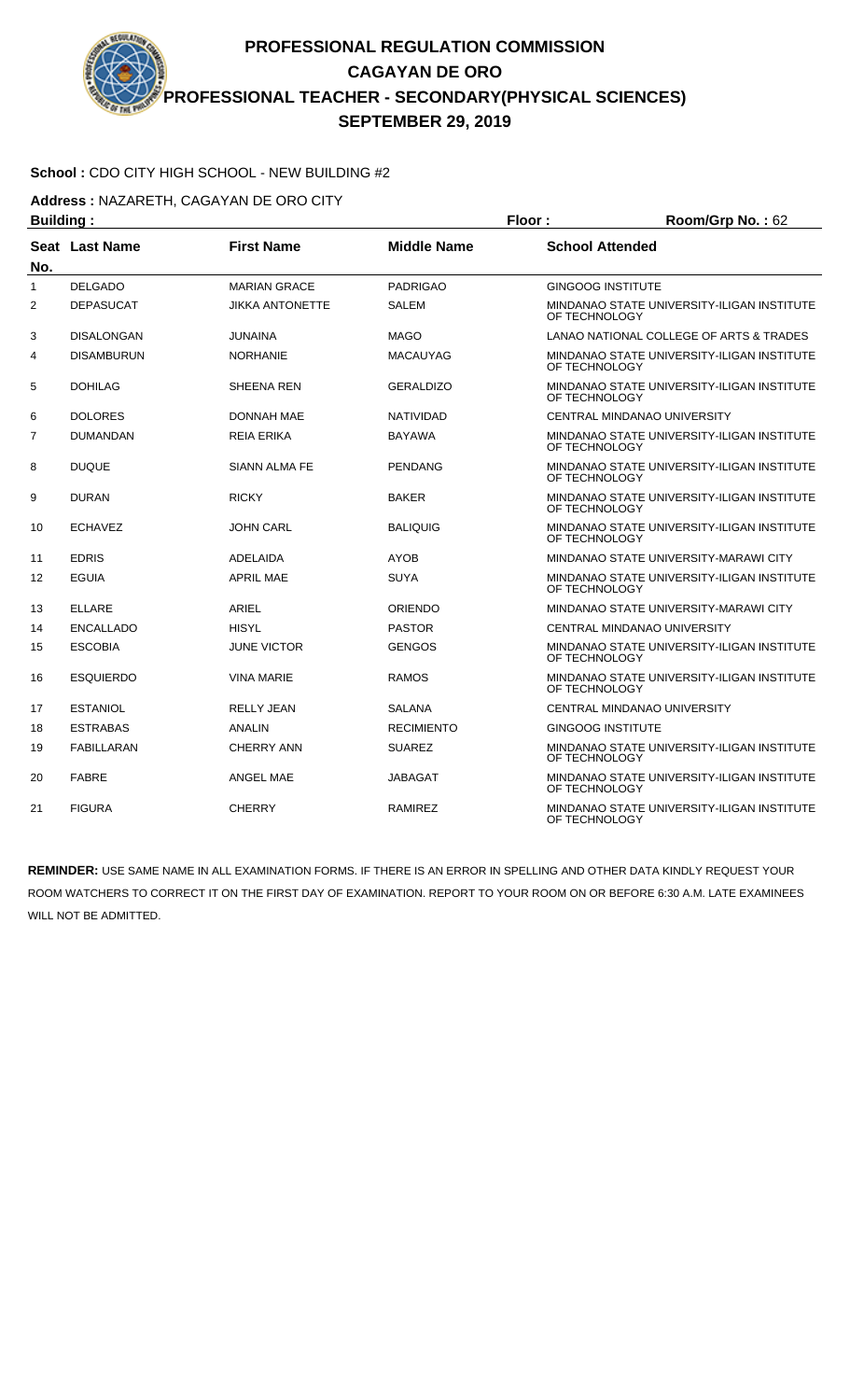

**Address :** NAZARETH, CAGAYAN DE ORO CITY

| <b>Building:</b> |                   |                         | Floor:             | Room/Grp No.: 63         |                                            |
|------------------|-------------------|-------------------------|--------------------|--------------------------|--------------------------------------------|
|                  | Seat Last Name    | <b>First Name</b>       | <b>Middle Name</b> | <b>School Attended</b>   |                                            |
| No.              |                   |                         |                    |                          |                                            |
| 1                | <b>FLORENTINO</b> | <b>RIZA JANE</b>        | <b>BETIOS</b>      |                          | CENTRAL MINDANAO UNIVERSITY                |
| 2                | <b>FLORES</b>     | LEIZL                   | GULLEM             |                          | CENTRAL MINDANAO UNIVERSITY                |
| 3                | <b>GALCERAN</b>   | <b>GABRIELA</b>         | <b>CURAY</b>       |                          | MINDANAO STATE UNIVERSITY-NAAWAN           |
| 4                | <b>GARABATO</b>   | <b>MARKJEM</b>          | <b>TONGOL</b>      | <b>GINGOOG INSTITUTE</b> |                                            |
| 5                | <b>GARGAR</b>     | <b>LADY CLARE</b>       | VALDEZ             | OF TECHNOLOGY            | MINDANAO STATE UNIVERSITY-ILIGAN INSTITUTE |
| 6                | GAWAHAN           | <b>ARMILYN</b>          | LORETERO           |                          | MINDANAO STATE UNIVERSITY-NAAWAN           |
| $\overline{7}$   | <b>GEORLIN</b>    | <b>ALMYRA MAY</b>       | ALEJANDRO          |                          | CENTRAL MINDANAO UNIVERSITY                |
| 8                | <b>GOMEZ</b>      | <b>HARLENE EVE</b>      | <b>CUADRA</b>      |                          | CENTRAL MINDANAO UNIVERSITY                |
| 9                | <b>GREGORIO</b>   | <b>VANESSA JANE</b>     | <b>ABATAYO</b>     |                          | LICEO DE CAGAYAN UNIVERSITY                |
| 10               | <b>GUIABAR</b>    | <b>MONICA</b>           | <b>BALDELOVAR</b>  | TECHNOLOGY-CDO           | MINDANAO UNIVERSITY OF SCIENCE &           |
| 11               | <b>GUINAR</b>     | <b>NASRIMA</b>          | <b>MAMACOD</b>     | OF TECHNOLOGY            | MINDANAO STATE UNIVERSITY-ILIGAN INSTITUTE |
| 12               | <b>GURO</b>       | <b>JUNAIRAH</b>         | <b>SAMPORNA</b>    |                          | LANAO NATIONAL COLLEGE OF ARTS & TRADES    |
| 13               | <b>GURRO</b>      | RIZZA LEE               | <b>DEMAFELIS</b>   |                          | CENTRAL MINDANAO UNIVERSITY                |
| 14               | <b>HADJI AMER</b> | <b>JOHANNA</b>          | <b>KIRAM</b>       | OF TECHNOLOGY            | MINDANAO STATE UNIVERSITY-ILIGAN INSTITUTE |
| 15               | <b>HALE</b>       | <b>SHARMAINE CLAIRE</b> | <b>SAJOL</b>       |                          | MINDANAO STATE UNIVERSITY-NAAWAN           |
| 16               | <b>HENOBLA</b>    | <b>LESLIE AMOR</b>      | CALDELERO          | OF TECHNOLOGY            | MINDANAO STATE UNIVERSITY-ILIGAN INSTITUTE |
| 17               | <b>HERRERA</b>    | <b>GENALYN</b>          | <b>JABON</b>       | OF TECHNOLOGY            | MINDANAO STATE UNIVERSITY-ILIGAN INSTITUTE |
| 18               | <b>IGLORIA</b>    | <b>DARLENE ROSE</b>     | <b>JAUDIAN</b>     | <b>TECHNOLOGY-CDO</b>    | MINDANAO UNIVERSITY OF SCIENCE &           |
| 19               | <b>IGNALIG</b>    | <b>JESSA</b>            | <b>RAMOS</b>       | <b>GINGOOG INSTITUTE</b> |                                            |
| 20               | <b>IGNALIG</b>    | <b>JONALYN</b>          | CALUMBA            | OF TECHNOLOGY            | MINDANAO STATE UNIVERSITY-ILIGAN INSTITUTE |
| 21               | <b>INDI</b>       | LAISANA                 | <b>GUINDO</b>      | OF TECHNOLOGY            | MINDANAO STATE UNIVERSITY-ILIGAN INSTITUTE |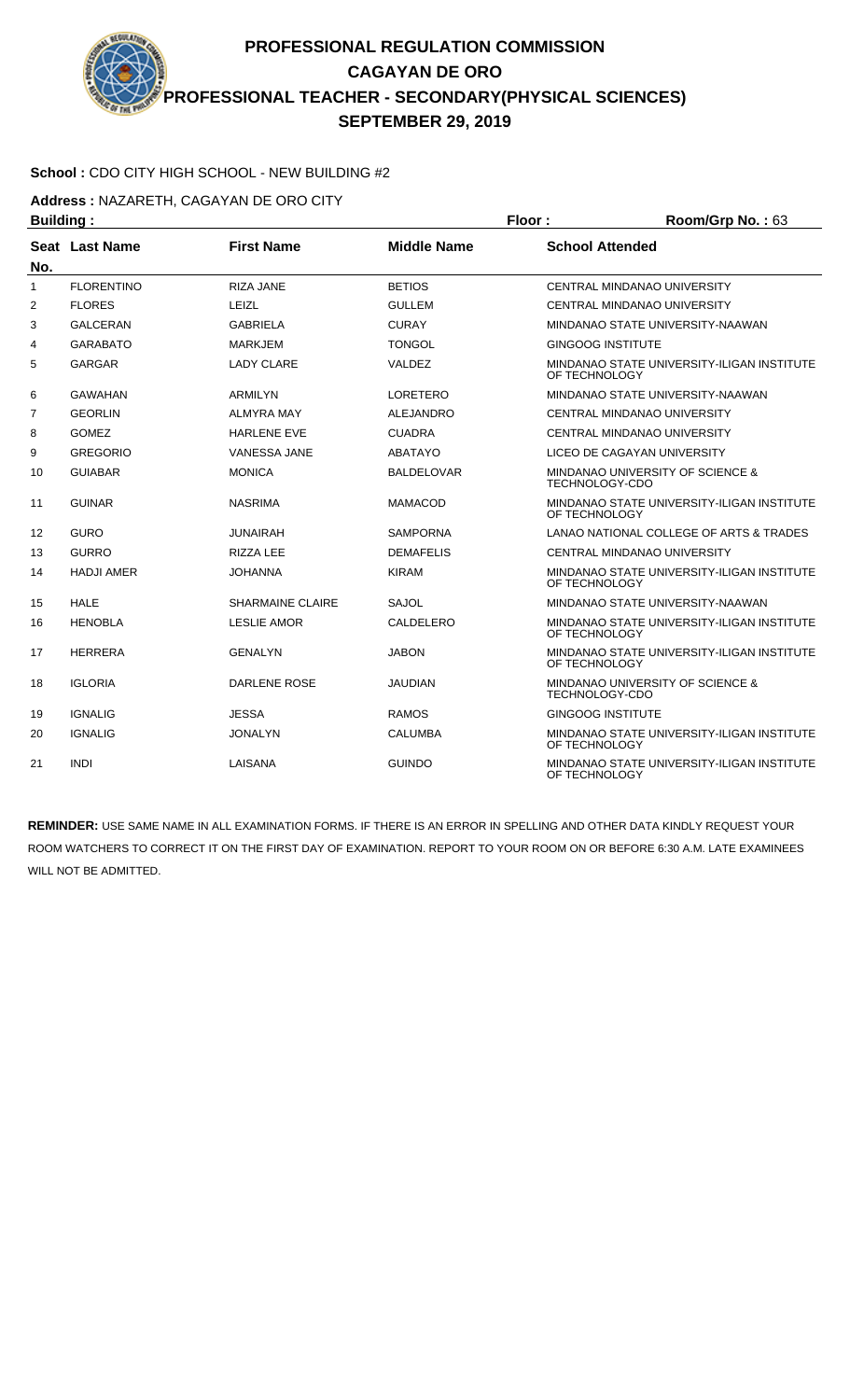## **School :** CDO CITY HIGH SCHOOL - NEW BUILDING #2

**Address :** NAZARETH, CAGAYAN DE ORO CITY

| <b>Building:</b>  |                  |                     | Floor:<br>Room/Grp No.: 64 |                                                             |                                            |
|-------------------|------------------|---------------------|----------------------------|-------------------------------------------------------------|--------------------------------------------|
|                   | Seat Last Name   | <b>First Name</b>   | <b>Middle Name</b>         | <b>School Attended</b>                                      |                                            |
| No.               |                  |                     |                            |                                                             |                                            |
| 1                 | <b>INDOC</b>     | <b>CRISTY</b>       | <b>ARREZA</b>              |                                                             | TAGOLOAN COMMUNITY COLLEGE                 |
| 2                 | <b>JABAGAT</b>   | <b>JULIUS</b>       | <b>EMA</b>                 | <b>GINGOOG INSTITUTE</b>                                    |                                            |
| 3                 | <b>JAGODILLA</b> | <b>AILYN</b>        | PEREZ                      | OF TECHNOLOGY                                               | MINDANAO STATE UNIVERSITY-ILIGAN INSTITUTE |
| 4                 | <b>JAKOSALEM</b> | <b>SARAH MAE</b>    | OMAS-AS                    | <b>GINGOOG INSTITUTE</b>                                    |                                            |
| 5                 | <b>JAMERO</b>    | <b>MARIJEN</b>      | <b>DAPAR</b>               | <b>GINGOOG INSTITUTE</b>                                    |                                            |
| 6                 | <b>JANOG</b>     | <b>JESTONI</b>      | <b>DALAPU</b>              | <b>GINGOOG INSTITUTE</b>                                    |                                            |
| 7                 | <b>JAQUILMAC</b> | <b>CARMEL JEAN</b>  | <b>ROQUILLAS</b>           |                                                             | CAMIGUIN POLYTECHNIC STATE COLLEGE         |
| 8                 | <b>JUARIO</b>    | <b>GERALD JAY</b>   | <b>TINGCANG</b>            |                                                             | MINDANAO STATE UNIVERSITY-NAAWAN           |
| 9                 | <b>JUMAPIT</b>   | <b>CELSHE MAY</b>   | <b>INTERONE</b>            | MINDANAO STATE UNIVERSITY-ILIGAN INSTITUTE<br>OF TECHNOLOGY |                                            |
| 10                | <b>KADILE</b>    | <b>LOID JAY</b>     | <b>BORJA</b>               | OF TECHNOLOGY                                               | MINDANAO STATE UNIVERSITY-ILIGAN INSTITUTE |
| 11                | <b>LABIS</b>     | <b>KEVIN JAY</b>    | <b>RIZALA</b>              | <b>GINGOOG INSTITUTE</b>                                    |                                            |
| $12 \overline{ }$ | <b>LABRADOR</b>  | <b>ENA</b>          | <b>FLORENTINO</b>          |                                                             | CENTRAL MINDANAO UNIVERSITY                |
| 13                | <b>LACA</b>      | <b>MONERAH</b>      | <b>AMBOR</b>               |                                                             | LANAO NATIONAL COLLEGE OF ARTS & TRADES    |
| 14                | LAGRIA           | <b>JONER</b>        | LAODEÑO                    | <b>GINGOOG INSTITUTE</b>                                    |                                            |
| 15                | LAGRIA           | <b>MICHELYN</b>     | <b>SALVO</b>               |                                                             | CAMIGUIN POLYTECHNIC STATE COLLEGE         |
| 16                | LAHAYLAHAY       | <b>KATE SHELLEY</b> | <b>ROBLE</b>               |                                                             | MINDANAO STATE UNIVERSITY-NAAWAN           |
| 17                | LANGCO           | <b>NAPSIA</b>       | <b>ABAGAT</b>              | OF TECHNOLOGY                                               | MINDANAO STATE UNIVERSITY-ILIGAN INSTITUTE |
| 18                | <b>LICAYAN</b>   | <b>NELDA</b>        | <b>DAGSA</b>               | <b>GINGOOG INSTITUTE</b>                                    |                                            |
| 19                | <b>LIMATO</b>    | <b>JENNY ANN</b>    | <b>TAMAYO</b>              |                                                             | CENTRAL MINDANAO UNIVERSITY                |
| 20                | <b>LIMBACO</b>   | <b>JANNA</b>        | <b>BERNAT</b>              | MINDANAO UNIVERSITY OF SCIENCE &<br>TECHNOLOGY-CDO          |                                            |
| 21                | LITUAÑAS         | <b>ALBERT JOHN</b>  | <b>BAGOLBOL</b>            | <b>TECHNOLOGY-CDO</b>                                       | MINDANAO UNIVERSITY OF SCIENCE &           |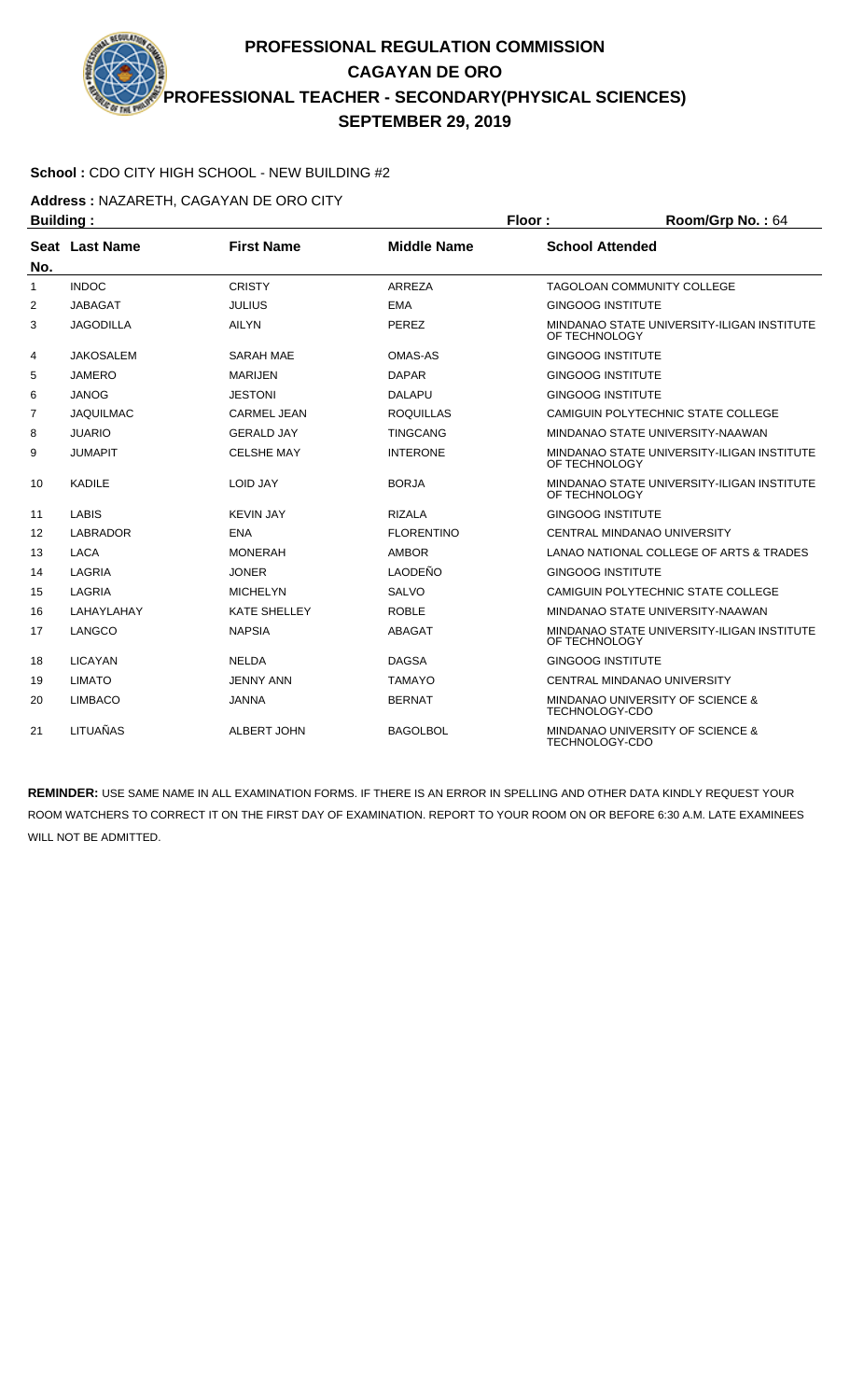## **School :** CDO CITY HIGH SCHOOL - NEW BUILDING #2

**Address :** NAZARETH, CAGAYAN DE ORO CITY

| <b>Building:</b> |                  |                      |                    | Floor:                                                      | Room/Grp No.: 65                            |  |
|------------------|------------------|----------------------|--------------------|-------------------------------------------------------------|---------------------------------------------|--|
| No.              | Seat Last Name   | <b>First Name</b>    | <b>Middle Name</b> | <b>School Attended</b>                                      |                                             |  |
| 1                | LLAMERA          | <b>NOVA MAE</b>      |                    | TECHNOLOGY-CDO                                              | <b>MINDANAO UNIVERSITY OF SCIENCE &amp;</b> |  |
| $\overline{2}$   | <b>LLANERAS</b>  | <b>CHRISTINE JOY</b> | <b>CUADRA</b>      | OF TECHNOLOGY                                               | MINDANAO STATE UNIVERSITY-ILIGAN INSTITUTE  |  |
| 3                | <b>LLIDO</b>     | <b>ROYCHELL</b>      | <b>MANDIN</b>      | <b>GINGOOG INSTITUTE</b>                                    |                                             |  |
| 4                | <b>LOBERANES</b> | <b>JUNDIE MARIE</b>  | <b>SALISE</b>      | TECHNOLOGY-CDO                                              | MINDANAO UNIVERSITY OF SCIENCE &            |  |
| 5                | <b>LOGRONIO</b>  | <b>ROBERT</b>        | <b>MAHINAY</b>     |                                                             | CENTRAL MINDANAO UNIVERSITY                 |  |
| 6                | <b>LUMAHANG</b>  | <b>HAMELYN</b>       | <b>PAGAO</b>       | TECHNOLOGY-CDO                                              | MINDANAO UNIVERSITY OF SCIENCE &            |  |
| $\overline{7}$   | <b>LUMASAG</b>   | <b>JAMAICA</b>       | <b>TORRES</b>      |                                                             | MINDANAO STATE UNIVERSITY-NAAWAN            |  |
| 8                | <b>LUNTAYAO</b>  | <b>AIREN</b>         | <b>MAGALLANES</b>  |                                                             | MINDANAO STATE UNIVERSITY-NAAWAN            |  |
| 9                | <b>MABAHIN</b>   | <b>JOHANNA</b>       | <b>SENIT</b>       | <b>TECHNOLOGY-CDO</b>                                       | MINDANAO UNIVERSITY OF SCIENCE &            |  |
| 10               | MACALIB-OG       | <b>RECCA</b>         | CASILDO            |                                                             | CENTRAL MINDANAO UNIVERSITY                 |  |
| 11               | <b>MACAWILE</b>  | ARIEL                | <b>ABRUGAR</b>     | <b>GINGOOG INSTITUTE</b>                                    |                                             |  |
| 12               | <b>MACULATA</b>  | <b>MARY CHANTEL</b>  | <b>CERDEÑOLA</b>   |                                                             | CENTRAL MINDANAO UNIVERSITY                 |  |
| 13               | <b>MACUMBAL</b>  | <b>JAMERAH</b>       | ALI                | OF TECHNOLOGY                                               | MINDANAO STATE UNIVERSITY-ILIGAN INSTITUTE  |  |
| 14               | <b>MAGPATOC</b>  | <b>ANN</b>           | <b>TORRALBA</b>    | OF TECHNOLOGY                                               | MINDANAO STATE UNIVERSITY-ILIGAN INSTITUTE  |  |
| 15               | <b>MAHILUM</b>   | <b>JANE ELDA</b>     |                    | OF TECHNOLOGY                                               | MINDANAO STATE UNIVERSITY-ILIGAN INSTITUTE  |  |
| 16               | <b>MALA</b>      | RAIHANA              | <b>MALA</b>        |                                                             | LANAO NATIONAL COLLEGE OF ARTS & TRADES     |  |
| 17               | <b>MALAWI</b>    | <b>NAURAH</b>        | <b>MACARAMPAT</b>  | OF TECHNOLOGY                                               | MINDANAO STATE UNIVERSITY-ILIGAN INSTITUTE  |  |
| 18               | <b>MALINAO</b>   | <b>CHERRYL</b>       | PEÑA DELA          | OF TECHNOLOGY                                               | MINDANAO STATE UNIVERSITY-ILIGAN INSTITUTE  |  |
| 19               | <b>MALVAS</b>    | MA. SOPHIA           | <b>AJAN</b>        | <b>GINGOOG INSTITUTE</b>                                    |                                             |  |
| 20               | <b>MAMA</b>      | <b>MALICAH</b>       | CALI               | MINDANAO STATE UNIVERSITY-ILIGAN INSTITUTE<br>OF TECHNOLOGY |                                             |  |
| 21               | <b>MAMIL</b>     | <b>WARDA</b>         | <b>MATUAN</b>      |                                                             | MINDANAO STATE UNIVERSITY-MARAWI CITY       |  |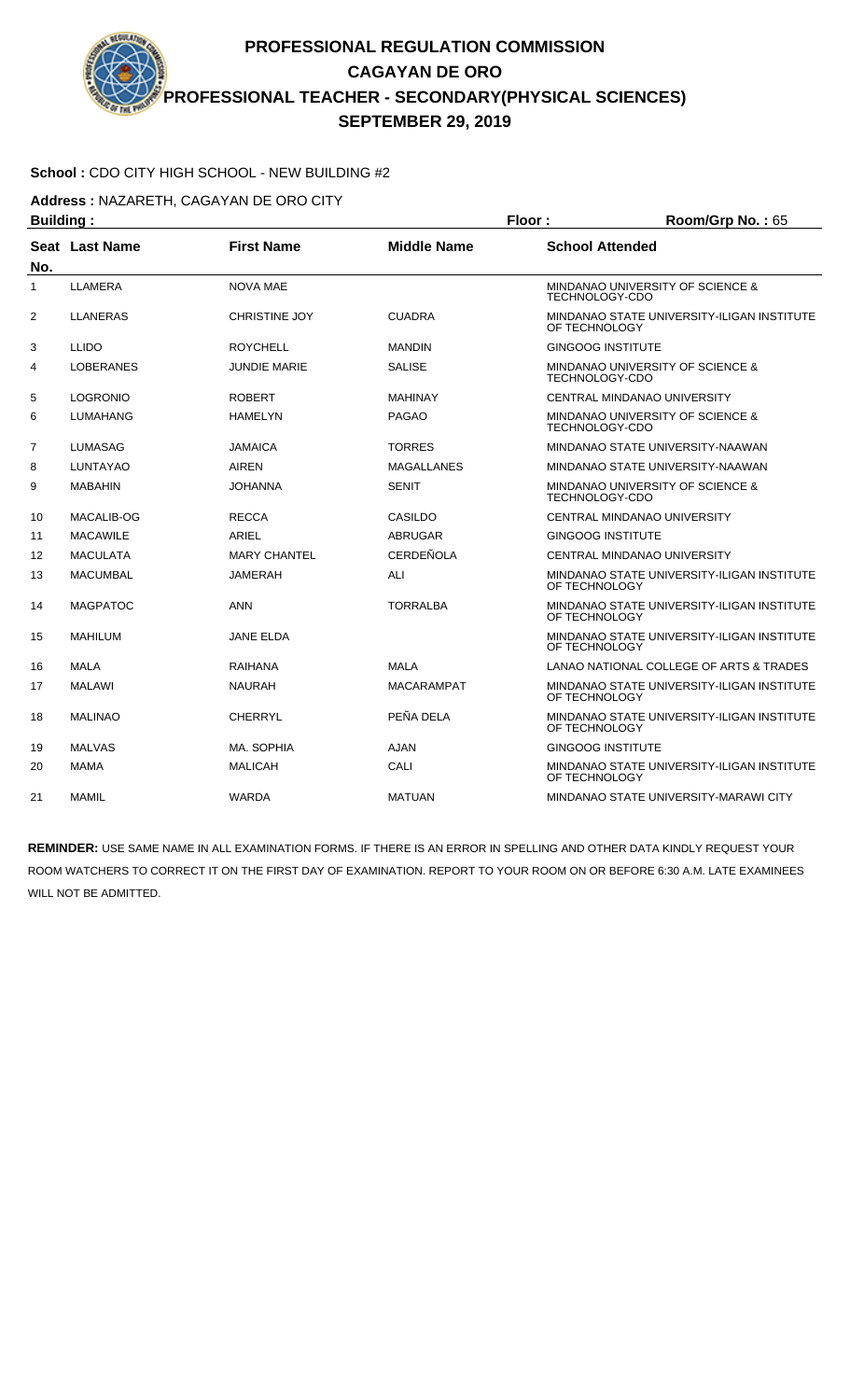## **School :** CDO CITY HIGH SCHOOL - NEW BUILDING #2

**Address :** NAZARETH, CAGAYAN DE ORO CITY

| <b>Building:</b> |                       |                         |                    | Floor:                   | Room/Grp No.: 66                                                         |  |
|------------------|-----------------------|-------------------------|--------------------|--------------------------|--------------------------------------------------------------------------|--|
| No.              | <b>Seat Last Name</b> | <b>First Name</b>       | <b>Middle Name</b> | <b>School Attended</b>   |                                                                          |  |
| $\mathbf{1}$     | <b>MANDAGO</b>        | <b>MARLON</b>           | <b>BAMBO</b>       | <b>TECHNOLOGY-CDO</b>    | MINDANAO UNIVERSITY OF SCIENCE &                                         |  |
| $\overline{2}$   | <b>MARATO</b>         | <b>EZRA SHARIN</b>      | MARAÑO             |                          | MINDANAO STATE UNIVERSITY-NAAWAN                                         |  |
| 3                | <b>MARBA</b>          | <b>KRISTIANNE MARIE</b> | <b>BACLAYON</b>    | OF TECHNOLOGY            | MINDANAO STATE UNIVERSITY-ILIGAN INSTITUTE                               |  |
| 4                | <b>MARCELLA</b>       | <b>RENZO</b>            | <b>ABENIDO</b>     |                          | CENTRAL MINDANAO UNIVERSITY                                              |  |
| 5                | <b>MARIQUIT</b>       | <b>REYNANDO</b>         | <b>CANOY</b>       | OF TECHNOLOGY            | MINDANAO STATE UNIVERSITY-ILIGAN INSTITUTE                               |  |
| 6                | <b>MASING</b>         | <b>MARDIE</b>           | <b>NAELGA</b>      | TECHNOLOGY-CDO           | MINDANAO UNIVERSITY OF SCIENCE &                                         |  |
| 7                | MATA                  | <b>NOHVIE MARIE</b>     | <b>BARILA</b>      | OF TECHNOLOGY            | MINDANAO STATE UNIVERSITY-ILIGAN INSTITUTE                               |  |
| 8                | <b>MATUGUINA</b>      | <b>RUFFA MAE</b>        | <b>BASE</b>        |                          | CENTRAL MINDANAO UNIVERSITY                                              |  |
| 9                | <b>MAUYAG</b>         | NOR-AIN                 | <b>DOMAMBA</b>     | OF TECHNOLOGY            | MINDANAO STATE UNIVERSITY-ILIGAN INSTITUTE                               |  |
| 10               | <b>MEDIJA</b>         | SHEILA MAE              | <b>BANGLOS</b>     | <b>TECHNOLOGY-CDO</b>    | MINDANAO UNIVERSITY OF SCIENCE &                                         |  |
| 11               | <b>MERCADO</b>        | <b>JEACHA</b>           | LAGUNAY            |                          | MINDANAO STATE UNIVERSITY-NAAWAN                                         |  |
| 12               | <b>MICABALO</b>       | <b>MICIL</b>            | <b>BUCIO</b>       | TECHNOLOGY-CDO           | MINDANAO UNIVERSITY OF SCIENCE &                                         |  |
| 13               | <b>MICABALO</b>       | PHIL ANGELO             | <b>MUGOT</b>       | OF TECHNOLOGY            | MINDANAO STATE UNIVERSITY-ILIGAN INSTITUTE                               |  |
| 14               | <b>MILO</b>           | <b>MIRA</b>             | CAÑAREJO           |                          | MINDANAO STATE UNIVERSITY-NAAWAN                                         |  |
| 15               | <b>MINERVA</b>        | <b>CLEOFE</b>           | <b>CABUNGCAG</b>   | <b>GINGOOG INSTITUTE</b> |                                                                          |  |
| 16               | <b>MINOR</b>          | <b>NORHAMIDA</b>        | <b>DARAP</b>       |                          | MINDANAO STATE UNIVERSITY-MARAWI CITY                                    |  |
| 17               | <b>MOGNI</b>          | <b>JONAIZA</b>          | <b>DIROGONGUN</b>  |                          | MINDANAO STATE UNIVERSITY-MARAWI CITY                                    |  |
| 18               | <b>MONTECILLO</b>     | DAVE IVAN KARL          |                    |                          | CENTRAL MINDANAO UNIVERSITY                                              |  |
| 19               | <b>MONTECILLO</b>     | <b>KANE HONEY</b>       | <b>OBGUIA</b>      |                          | MISAMIS ORIENTAL STATE COLLEGE OF<br><b>AGRICULTURE &amp; TECHNOLOGY</b> |  |
| 20               | <b>MORALES</b>        | <b>CHARLES JULES</b>    | <b>ALEGADO</b>     | <b>GINGOOG INSTITUTE</b> |                                                                          |  |
| 21               | <b>NAGUITA</b>        | <b>JONALINE</b>         | <b>AYCO</b>        |                          | CENTRAL MINDANAO UNIVERSITY                                              |  |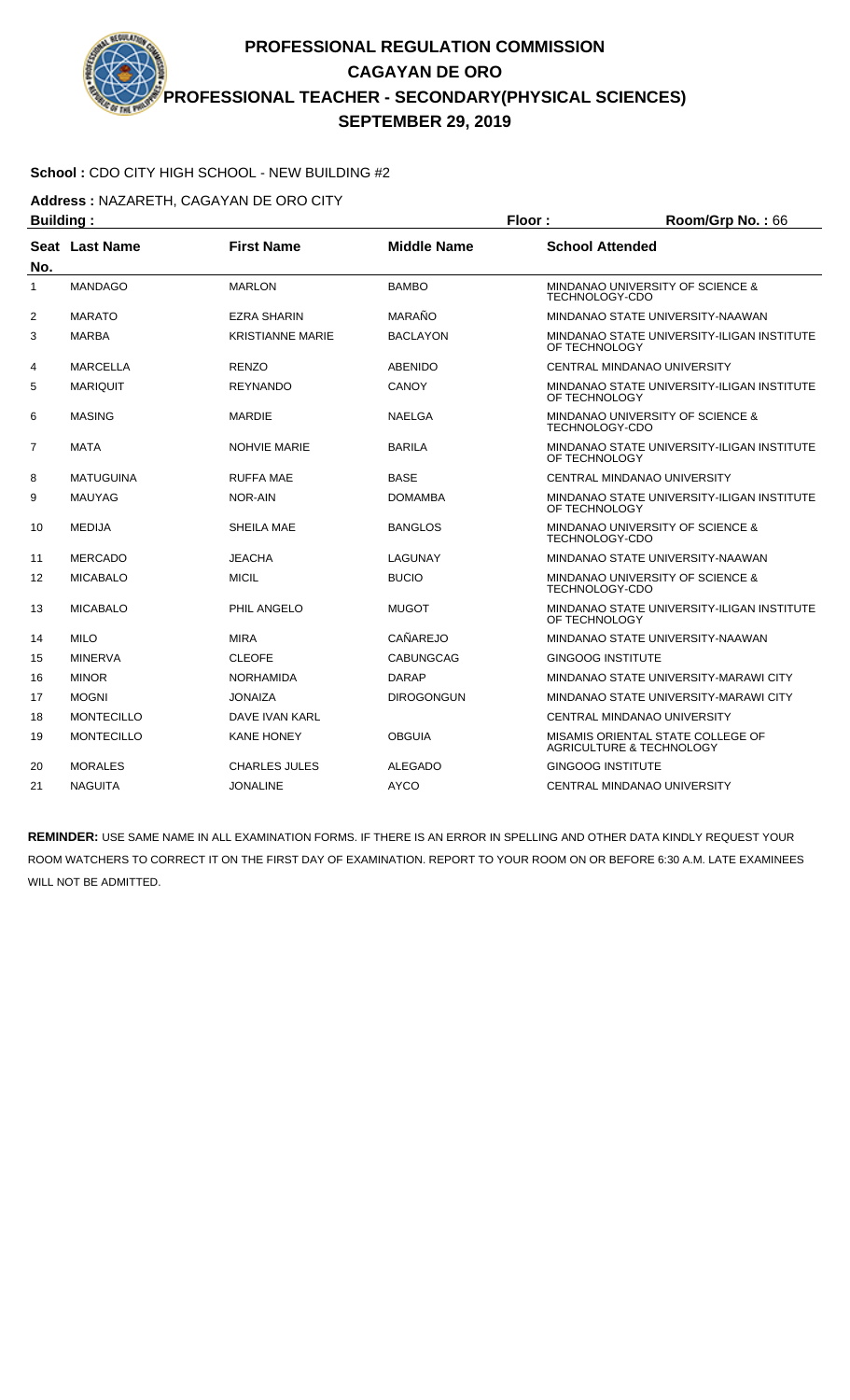

**Address :** NAZARETH, CAGAYAN DE ORO CITY

| <b>Building:</b> |                   |                      |                    | Floor:                                                      | Room/Grp No.: 67                           |
|------------------|-------------------|----------------------|--------------------|-------------------------------------------------------------|--------------------------------------------|
| No.              | Seat Last Name    | <b>First Name</b>    | <b>Middle Name</b> | <b>School Attended</b>                                      |                                            |
| 1                | <b>NAMOC</b>      | <b>JENNIFER</b>      | <b>ALICER</b>      | <b>GINGOOG INSTITUTE</b>                                    |                                            |
| 2                | <b>NOYNAY</b>     | <b>JULLIE MAE</b>    | CASANOS            |                                                             | LICEO DE CAGAYAN UNIVERSITY                |
| 3                | <b>OBRADAS</b>    | <b>ELVIE</b>         | <b>GALUA</b>       |                                                             | CAMIGUIN POLYTECHNIC STATE COLLEGE         |
| 4                | <b>OBREGON</b>    | <b>JANDIE</b>        | <b>BATOCTOY</b>    |                                                             | CENTRAL MINDANAO UNIVERSITY                |
| 5                | <b>ODAC</b>       | <b>ARIANE GAY</b>    | <b>LACPAO</b>      |                                                             | MINDANAO STATE UNIVERSITY-NAAWAN           |
| 6                | <b>OMANDAM</b>    | <b>ARCHIE MAE</b>    | <b>ATIS</b>        | OF TECHNOLOGY                                               | MINDANAO STATE UNIVERSITY-ILIGAN INSTITUTE |
| 7                | <b>OMAS-AS</b>    | <b>ALJHON</b>        | <b>TEMBLOR</b>     | <b>GINGOOG INSTITUTE</b>                                    |                                            |
| 8                | <b>ORIT</b>       | <b>RIZIA GEN</b>     | <b>MANCIO</b>      | MINDANAO STATE UNIVERSITY-ILIGAN INSTITUTE<br>OF TECHNOLOGY |                                            |
| 9                | <b>OROPESA</b>    | <b>RONNALLE</b>      | <b>FIEL</b>        | MINDANAO UNIVERSITY OF SCIENCE &<br><b>TECHNOLOGY-CDO</b>   |                                            |
| 10               | <b>PABAYO</b>     | <b>ROSALYN</b>       | ACA-AC             |                                                             | MINDANAO STATE UNIVERSITY-NAAWAN           |
| 11               | <b>PACAMPARA</b>  | <b>MARIA VANESSA</b> | <b>JABINES</b>     | <b>TECHNOLOGY-CDO</b>                                       | MINDANAO UNIVERSITY OF SCIENCE &           |
| 12               | <b>PACAS</b>      | <b>ROSA</b>          | <b>VILLABETO</b>   | <b>GINGOOG INSTITUTE</b>                                    |                                            |
| 13               | <b>PACLE</b>      | <b>MEALIN GRACE</b>  | <b>BAILO</b>       |                                                             | <b>CENTRAL MINDANAO UNIVERSITY</b>         |
| 14               | <b>PACOMIOS</b>   | <b>ERNELYN</b>       | <b>TAGHAP</b>      |                                                             | CENTRAL MINDANAO UNIVERSITY                |
| 15               | <b>PADERO</b>     | AMIE                 | <b>PARAN</b>       |                                                             | MINDANAO STATE UNIVERSITY-NAAWAN           |
| 16               | <b>PADRILANAN</b> | <b>ROELYN</b>        | <b>JAPUS</b>       |                                                             | CAMIGUIN POLYTECHNIC STATE COLLEGE         |
| 17               | <b>PAGLINAWAN</b> | <b>JEANELYN</b>      | <b>PETALCORIN</b>  | OF TECHNOLOGY                                               | MINDANAO STATE UNIVERSITY-ILIGAN INSTITUTE |
| 18               | <b>PAINGCO</b>    | <b>AISAH</b>         | <b>PASAGI</b>      |                                                             | LANAO NATIONAL COLLEGE OF ARTS & TRADES    |
| 19               | <b>PANGANTING</b> | <b>MINAH</b>         | <b>DIANGCA</b>     | <b>TECHNOLOGY-CDO</b>                                       | MINDANAO UNIVERSITY OF SCIENCE &           |
| 20               | <b>PANSACALA</b>  | <b>ELJEAN</b>        | <b>ALMACIN</b>     | OF TECHNOLOGY                                               | MINDANAO STATE UNIVERSITY-ILIGAN INSTITUTE |
| 21               | <b>PANUNCILLO</b> | <b>SHIELLA MARIE</b> | <b>PACQUIAO</b>    | OF TECHNOLOGY                                               | MINDANAO STATE UNIVERSITY-ILIGAN INSTITUTE |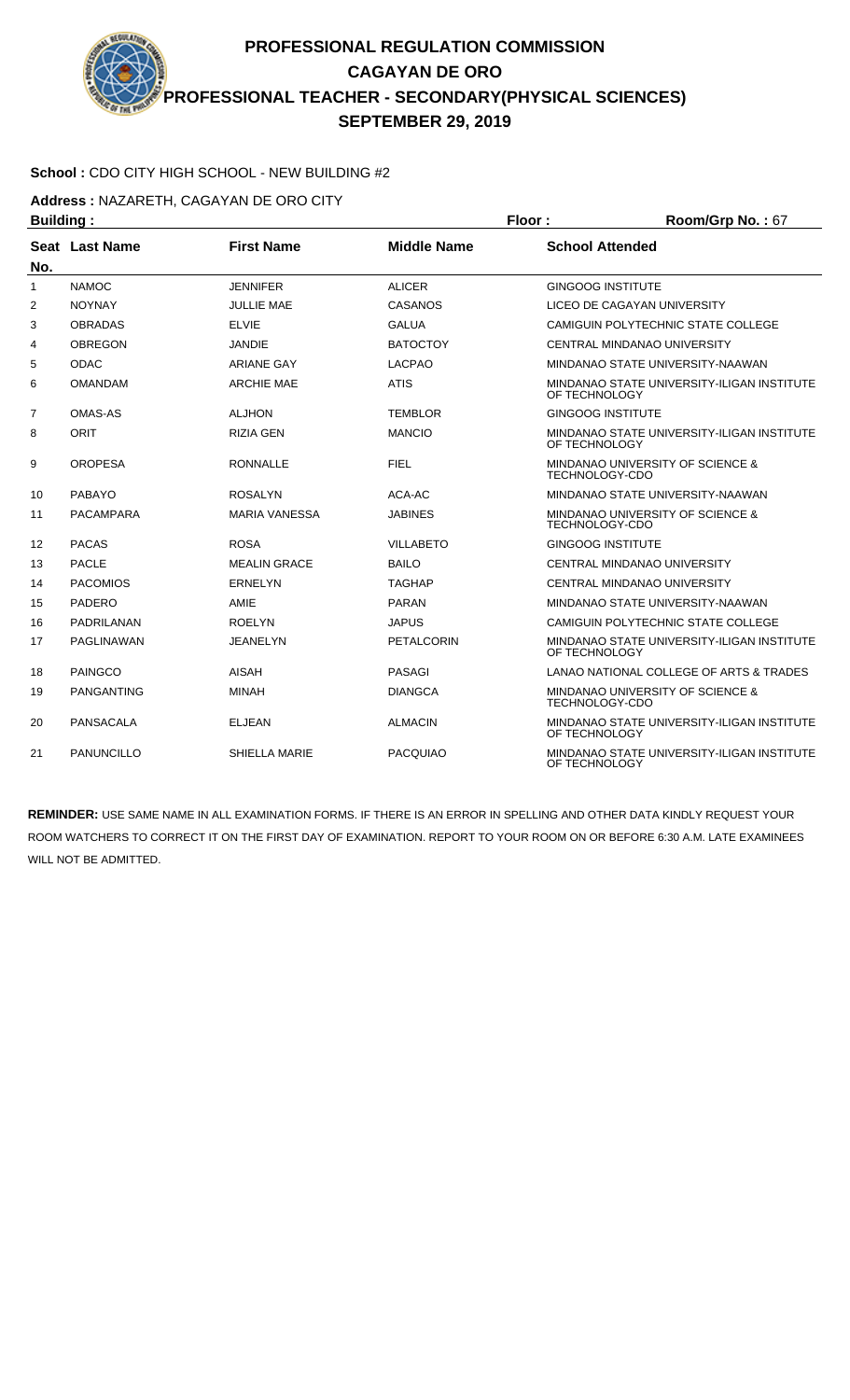## **School :** CDO CITY HIGH SCHOOL - NEW BUILDING #2

**Address :** NAZARETH, CAGAYAN DE ORO CITY

| <b>Building:</b> |                 | Floor:                |                    | Room/Grp No.: 68         |                                            |
|------------------|-----------------|-----------------------|--------------------|--------------------------|--------------------------------------------|
| No.              | Seat Last Name  | <b>First Name</b>     | <b>Middle Name</b> | <b>School Attended</b>   |                                            |
| $\mathbf{1}$     | <b>PARADERO</b> | <b>ANA RIO</b>        | <b>CARACENA</b>    | OF TECHNOLOGY            | MINDANAO STATE UNIVERSITY-ILIGAN INSTITUTE |
| 2                | <b>PASON</b>    | <b>BOBBY</b>          | <b>VICENTE</b>     | <b>GINGOOG INSTITUTE</b> |                                            |
| 3                | <b>PAUYON</b>   | <b>ALRAINE</b>        | ANGELES            | OF TECHNOLOGY            | MINDANAO STATE UNIVERSITY-ILIGAN INSTITUTE |
| 4                | PEÑOLVO         | <b>DARED</b>          | <b>AUTIDA</b>      |                          | CENTRAL MINDANAO UNIVERSITY                |
| 5                | PERRAL          | <b>CAITLIN ANDREA</b> | <b>MOLETA</b>      | OF TECHNOLOGY            | MINDANAO STATE UNIVERSITY-ILIGAN INSTITUTE |
| 6                | <b>PISTON</b>   | <b>CHRISTY BABE</b>   | DAG-UM             |                          | CENTRAL MINDANAO UNIVERSITY                |
| 7                | <b>POTUTAN</b>  | <b>JOHNDELLE</b>      | <b>ANGOT</b>       | OF TECHNOLOGY            | MINDANAO STATE UNIVERSITY-ILIGAN INSTITUTE |
| 8                | <b>PRIMACIO</b> | <b>ADELAINE</b>       | <b>ELLONADO</b>    |                          | CENTRAL MINDANAO UNIVERSITY                |
| 9                | <b>PROTACIO</b> | DIZZA GAY             | <b>TALAM</b>       | OF TECHNOLOGY            | MINDANAO STATE UNIVERSITY-ILIGAN INSTITUTE |
| 10               | QUIJANO         | <b>NORREEN</b>        | <b>BATIANCILA</b>  | OF TECHNOLOGY            | MINDANAO STATE UNIVERSITY-ILIGAN INSTITUTE |
| 11               | QUILAB          | <b>SHERYL LYNN</b>    | <b>MAGLINTE</b>    | OF TECHNOLOGY            | MINDANAO STATE UNIVERSITY-ILIGAN INSTITUTE |
| 12               | QUILOMAN        | <b>FLORY MAE</b>      | <b>BUDLAO</b>      | <b>GINGOOG INSTITUTE</b> |                                            |
| 13               | QUILOQUILO      | <b>KENN LEE</b>       | <b>BANTACULO</b>   | OF TECHNOLOGY            | MINDANAO STATE UNIVERSITY-ILIGAN INSTITUTE |
| 14               | QUIMADA         | <b>VETHANY</b>        | LAURO              | OF TECHNOLOGY            | MINDANAO STATE UNIVERSITY-ILIGAN INSTITUTE |
| 15               | <b>RAMOS</b>    | <b>LOUISE LYNN</b>    | <b>BUQUIRAN</b>    |                          | LICEO DE CAGAYAN UNIVERSITY                |
| 16               | <b>RASOL</b>    | <b>HANIMA</b>         | <b>UNOS</b>        | OF TECHNOLOGY            | MINDANAO STATE UNIVERSITY-ILIGAN INSTITUTE |
| 17               | <b>RAYON</b>    | <b>CHARYNE</b>        | <b>JOSEPH</b>      | <b>GINGOOG INSTITUTE</b> |                                            |
| 18               | <b>REBUCAS</b>  | JONIE MAR             | <b>DAGUAN</b>      | <b>GINGOOG INSTITUTE</b> |                                            |
| 19               | <b>REVACCA</b>  | <b>JON KENNETH</b>    | <b>PINHAY</b>      |                          | CENTRAL MINDANAO UNIVERSITY                |
| 20               | <b>REYES</b>    | <b>MARIA MIMOSA</b>   | YABA               |                          | UNIVERSITY OF THE PHILIPPINES-DILIMAN      |
| 21               | <b>RITCHA</b>   | <b>EUNEL</b>          | <b>BULARON</b>     | OF TECHNOLOGY            | MINDANAO STATE UNIVERSITY-ILIGAN INSTITUTE |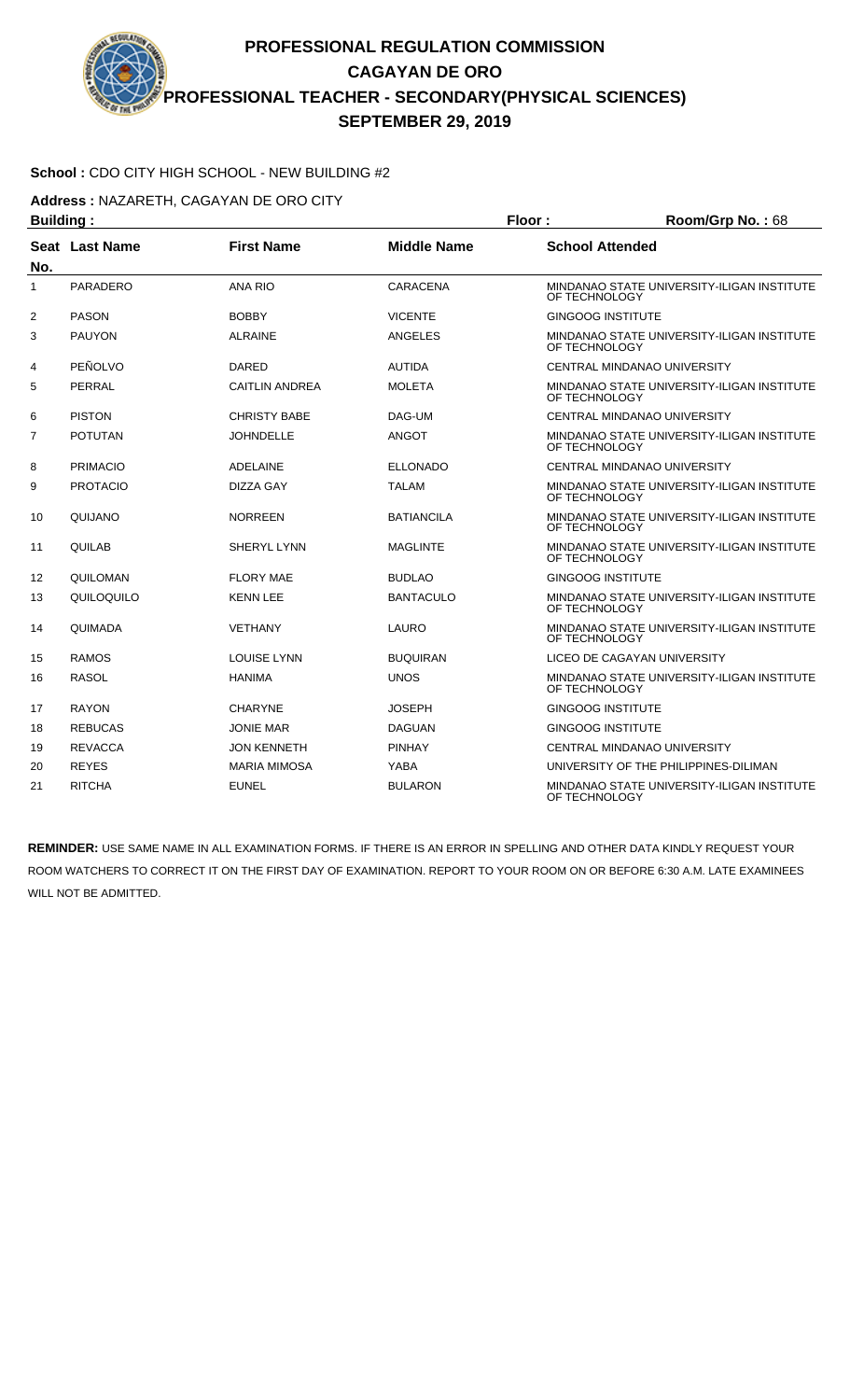

**Address :** NAZARETH, CAGAYAN DE ORO CITY

| <b>Building:</b> |                  |                       | Floor:             | Room/Grp No.: 69                                            |                                            |
|------------------|------------------|-----------------------|--------------------|-------------------------------------------------------------|--------------------------------------------|
| No.              | Seat Last Name   | <b>First Name</b>     | <b>Middle Name</b> | <b>School Attended</b>                                      |                                            |
| $\mathbf{1}$     | <b>RODRIGUEZ</b> | <b>KENDA VERGEL</b>   | <b>FRANCISCO</b>   | <b>ILOILO CITY</b>                                          | UNIVERSITY OF THE PHILIPPINES-VISAYAS-     |
| 2                | <b>RODRIGUEZ</b> | ROSE MAE              | PIZAÑA             | <b>GINGOOG INSTITUTE</b>                                    |                                            |
| 3                | <b>RODRIGUEZ</b> | SALOME                | PIZAÑA             | <b>GINGOOG INSTITUTE</b>                                    |                                            |
| 4                | <b>ROMERDE</b>   | <b>KEEN EDREMOR</b>   | <b>NARTE</b>       | TECHNOLOGY-CDO                                              | MINDANAO UNIVERSITY OF SCIENCE &           |
| 5                | <b>ROSALES</b>   | <b>SYKHEM</b>         | ABRAGAN            |                                                             | LICEO DE CAGAYAN UNIVERSITY                |
| 6                | <b>ROSELIM</b>   | ROXANNE BABES         | <b>RAMO</b>        | <b>GINGOOG INSTITUTE</b>                                    |                                            |
| 7                | <b>ROXAS</b>     | <b>JAYA JANINE</b>    | <b>SERIÑA</b>      |                                                             | MINDANAO STATE UNIVERSITY-NAAWAN           |
| 8                | <b>ROXAS</b>     | <b>JISU NIEL</b>      | <b>CURAN</b>       | <b>GINGOOG INSTITUTE</b>                                    |                                            |
| 9                | <b>RUSILIM</b>   | <b>MICAHCRIZ JANE</b> | <b>AGUILAR</b>     | <b>GINGOOG INSTITUTE</b>                                    |                                            |
| 10               | <b>SABAS</b>     | <b>ABEGAIL DIANNE</b> | <b>HALINA</b>      | <b>TECHNOLOGY-CDO</b>                                       | MINDANAO UNIVERSITY OF SCIENCE &           |
| 11               | <b>SACAL</b>     | <b>KRISTINE JOY</b>   | <b>CASERES</b>     | <b>GINGOOG INSTITUTE</b>                                    |                                            |
| 12               | <b>SACAY</b>     | <b>JENNIE ROSE</b>    | <b>NAMOCOT</b>     | TECHNOLOGY-CDO                                              | MINDANAO UNIVERSITY OF SCIENCE &           |
| 13               | <b>SACAY</b>     | <b>MICHELLE</b>       | <b>HUGO</b>        | OF TECHNOLOGY                                               | MINDANAO STATE UNIVERSITY-ILIGAN INSTITUTE |
| 14               | SAGAPSAPAN       | <b>LADY MAY</b>       | <b>TADURA</b>      | OF TECHNOLOGY                                               | MINDANAO STATE UNIVERSITY-ILIGAN INSTITUTE |
| 15               | <b>SALASAYO</b>  | <b>ZAIRAH</b>         | <b>ANTIQUINA</b>   | OF TECHNOLOGY                                               | MINDANAO STATE UNIVERSITY-ILIGAN INSTITUTE |
| 16               | <b>SALODO</b>    | <b>EDEN</b>           | <b>LIMBO</b>       | <b>GINGOOG INSTITUTE</b>                                    |                                            |
| 17               | <b>SALVA</b>     | <b>KREZEL MARIE</b>   | <b>MAGLUNSOD</b>   | TECHNOLOGY-CDO                                              | MINDANAO UNIVERSITY OF SCIENCE &           |
| 18               | <b>SALVADOR</b>  | <b>CHRISTIAN MAE</b>  | <b>ELEUTERIO</b>   | TECHNOLOGY-CDO                                              | MINDANAO UNIVERSITY OF SCIENCE &           |
| 19               | <b>SANCHEZ</b>   | ANA JEA               | <b>DUMALAG</b>     | OF TECHNOLOGY                                               | MINDANAO STATE UNIVERSITY-ILIGAN INSTITUTE |
| 20               | <b>SAPIO</b>     | <b>JUMARI</b>         | <b>SALIGUMBA</b>   | MINDANAO STATE UNIVERSITY-ILIGAN INSTITUTE<br>OF TECHNOLOGY |                                            |
| 21               | <b>SARNO</b>     | <b>SHIERA</b>         | <b>RAGRAG</b>      | <b>GINGOOG INSTITUTE</b>                                    |                                            |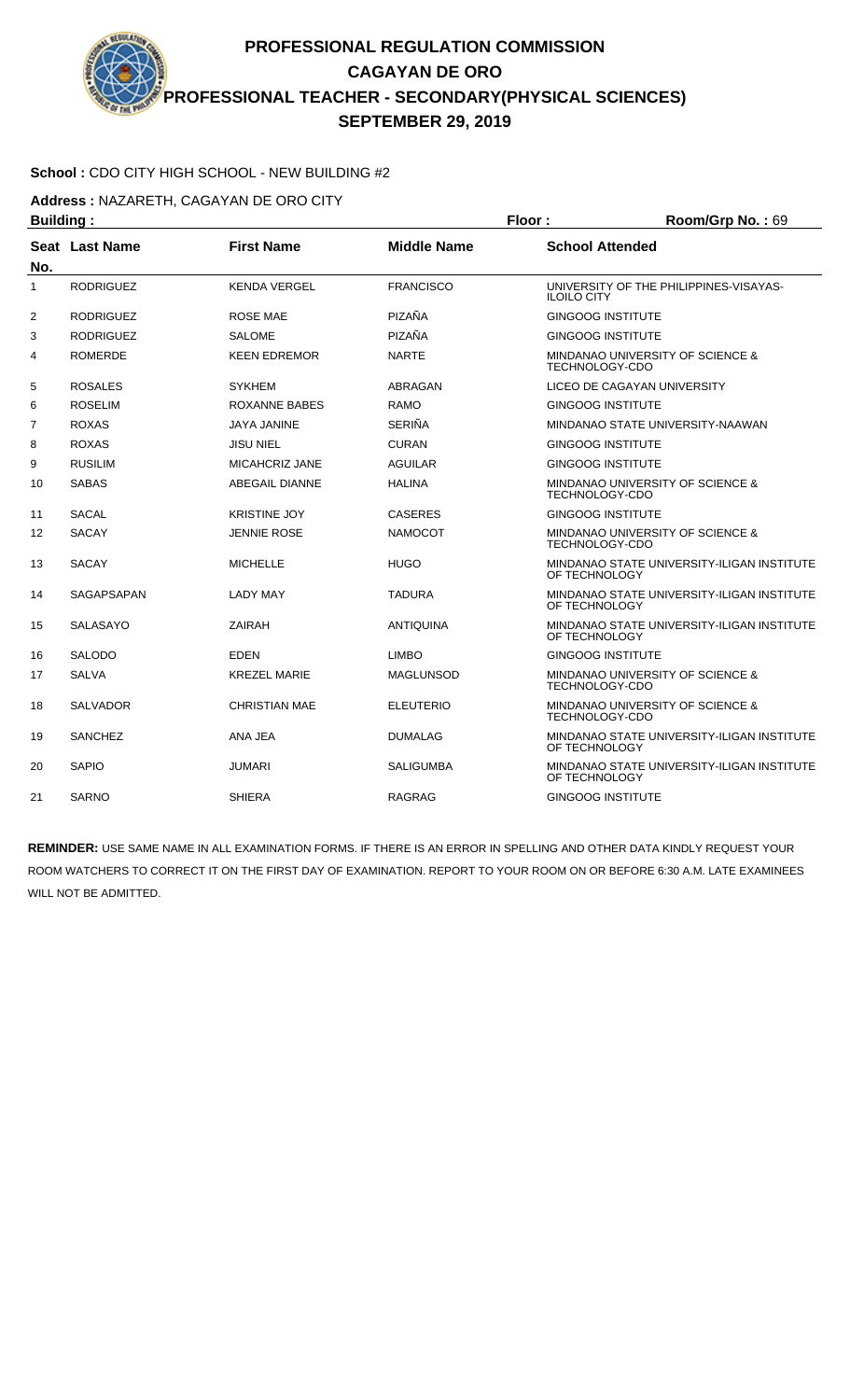## **School :** CDO CITY HIGH SCHOOL - NEW BUILDING #2

**Address :** NAZARETH, CAGAYAN DE ORO CITY

| <b>Building:</b> |                  |                     |                     | Floor:                   | Room/Grp No.: 70                                                       |
|------------------|------------------|---------------------|---------------------|--------------------------|------------------------------------------------------------------------|
| No.              | Seat Last Name   | <b>First Name</b>   | <b>Middle Name</b>  | <b>School Attended</b>   |                                                                        |
| 1                | <b>SAYSON</b>    | <b>CATHERINE</b>    | LATOJA              |                          | CENTRAL MINDANAO UNIVERSITY                                            |
| 2                | <b>SEBIAL</b>    | <b>CHRISTIAN</b>    | <b>ENANOR</b>       | OF TECHNOLOGY            | MINDANAO STATE UNIVERSITY-ILIGAN INSTITUTE                             |
| 3                | <b>SINAJON</b>   | <b>JASPER JOHN</b>  | <b>MADARIMOT</b>    | OF TECHNOLOGY            | MINDANAO STATE UNIVERSITY-ILIGAN INSTITUTE                             |
| 4                | <b>SINAMPAGA</b> | <b>REA</b>          | <b>SALMORIN</b>     | OF TECHNOLOGY            | MINDANAO STATE UNIVERSITY-ILIGAN INSTITUTE                             |
| 5                | SINDOL           | <b>DIANA ROSE</b>   | <b>EDRADAN</b>      |                          | SURIGAO STATE COLLEGE OF TECHNOLOGY                                    |
| 6                | <b>SOLIS</b>     | JIREH               | <b>PALERO</b>       | OF TECHNOLOGY            | MINDANAO STATE UNIVERSITY-ILIGAN INSTITUTE                             |
| 7                | <b>SOMERADO</b>  | <b>SITTIE AINAH</b> | <b>MORAD</b>        |                          | MINDANAO STATE UNIVERSITY-MARAWI CITY                                  |
| 8                | <b>SORIANO</b>   | <b>DAN ANTON</b>    | ADELAN              | OF TECHNOLOGY            | MINDANAO STATE UNIVERSITY-ILIGAN INSTITUTE                             |
| 9                | <b>SUBAYCO</b>   | MA, FE              | DE-ALA              |                          | BUKIDNON STATE UNIVERSITY (FOR. BUKIDNON<br>STATE COLLEGE)-MAIN CAMPUS |
| 10               | <b>SUGAROL</b>   | <b>CARLA</b>        | <b>ABRIO</b>        |                          | <b>CENTRAL MINDANAO UNIVERSITY</b>                                     |
| 11               | <b>SULAD</b>     | ANALYN              | <b>EBALE</b>        |                          | CAMIGUIN POLYTECHNIC STATE COLLEGE                                     |
| 12               | <b>SUPLIDO</b>   | <b>BRENDA</b>       | <b>PATULILIC</b>    |                          | CENTRAL MINDANAO UNIVERSITY                                            |
| 13               | <b>TABANCURA</b> | <b>MARK LESTER</b>  | <b>CAPILITAN</b>    | <b>GINGOOG INSTITUTE</b> |                                                                        |
| 14               | <b>TABLO</b>     | <b>KIMBERLY JOY</b> | <b>GANTALA</b>      | TECHNOLOGY-CDO           | MINDANAO UNIVERSITY OF SCIENCE &                                       |
| 15               | <b>TABULONG</b>  | <b>MARIA GRACE</b>  | <b>MADELO</b>       | OF TECHNOLOGY            | MINDANAO STATE UNIVERSITY-ILIGAN INSTITUTE                             |
| 16               | <b>TADOY</b>     | <b>JENIE</b>        | LANZADERAS          | <b>GINGOOG INSTITUTE</b> |                                                                        |
| 17               | <b>TAGALO</b>    | <b>LEONARDO JR</b>  | <b>SANICO</b>       | <b>GINGOOG INSTITUTE</b> |                                                                        |
| 18               | <b>TAGLINAO</b>  | <b>JYRALYN</b>      | <b>BALDO</b>        | <b>GINGOOG INSTITUTE</b> |                                                                        |
| 19               | <b>TAGUPA</b>    | <b>MARK ANTHONY</b> | <b>COMEROS</b>      |                          | CENTRAL MINDANAO UNIVERSITY                                            |
| 20               | <b>TANGAPA</b>   | <b>SALMI</b>        | <b>MAGLINAO</b>     | OF TECHNOLOGY            | MINDANAO STATE UNIVERSITY-ILIGAN INSTITUTE                             |
| 21               | <b>TAPINIT</b>   | <b>ELIJA</b>        | <b>VILLAHERMOSA</b> | OF TECHNOLOGY            | MINDANAO STATE UNIVERSITY-ILIGAN INSTITUTE                             |